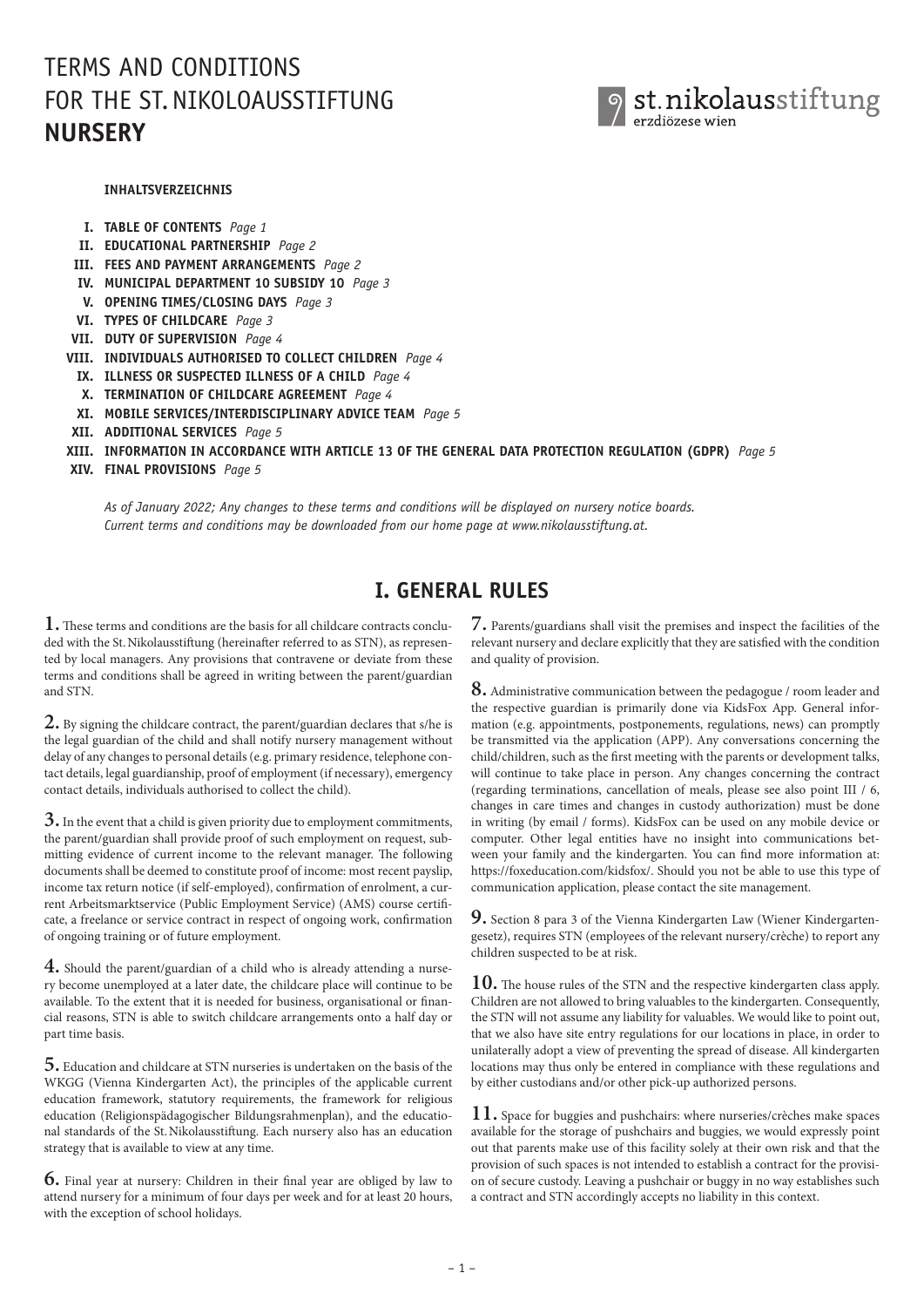### **II. EDUCATIONAL PARTNERSHIP**

development.

and parents' evenings.

**1.** In applying for a child to be admitted to a catholic nursery, parents/guardians are expressing the wish that their child be educated in accordance with Christian principles. As an educational establishment, the nursery sees its role as complementing that of the family. In order to ensure that children are provided with the best possible care/education/upbringing, it is important that we have regular opportunities for contact and information exchange with parents/ guardians.

**2.** As per WKDD Article 4(3), parents/guardians are encouraged to take part in a discussion about progress at least once during the year. The discussion al-

# **III. FEES AND PAYMENT ARRANGEMENTS**

**1.** Elementary education and childcare is non-contributory, subject to the terms stipulated below (see section IV). Fees and payment arrangements for children and parents/guardians whose primary residence is not in Vienna are also set out in section IV.

**2.** Full-time nursery is non-contributory in Vienna. However, this should not be taken to imply entitlement to a place at a nursery. Half-day, part-time or full-time places can only be offered on the basis of available resources and taking account of allocation criteria.

**3.** Families with a low net income have the option to apply to Municipal Department (MA) 11 (Department for Youth and the Family) for exemption from meal fees. Details are available at www.wien.gv.at/bildung/kindergarten.

**4.** Fees for outings, cultural and other events and additional services (see point 5 below) are the responsibility of parents/guardians and will be invoiced separately. Fees are payable upon registration for the proposed event, regardless of whether the child actually participates in the event. In the event that a child does not participate and STN is able to recover fees from the event provider, the amount will be passed on to the parents/guardians of the absent child.

**5.** St.Nikolaus will levy a fee, payable monthly 10 times a year from September to June, to cover services over and above those subsidised by Municipal Department (MA) 10. Fees may be halved subject to a written application for brothers and sisters in the same nursery, or for children in receipt of a subsidy from MA 11. Application forms are available from nursery management upon signature of contract. Sibling discounts are valid for one year and can be extended for a further year on application.

**6.** Meal fees and other charges (see points 4 and 5 above) should be paid by direct debit or bank transfer. Charges for meals will be levied monthly 10 times a year from September to June and are non-refundable. If notice in advance **(in writing (by email/form)** that a child does not require meals for a full month, meal fees will not be payable.

**a.** Meals costs for July and August are calculated on a weekly basis after registration and are binding (non-refundable!).

**7.** Meal fees and the St.Nikolaus fee should be paid by the 15th of the month in question. Fees for outings, cultural events and any other chargeable activities are payable by the 15th of the subsequent month. Notices will be put up to inform parents/guardians in advance about the details of these costs. Current meal fees, all other fees and any adjustments to them, will be displayed on nursery notice boards. Information is also available from nursery management or the nursery homepage.

**8.** Registration fees, which are payable on signature of the childcare contract, cannot be refunded under any circumstances.

**9.** STN reserves the right to raise fees in the event that the basis for fee calculation changes due to circumstances beyond STN's control (e.g. changes in the law regarding working time, holiday entitlement or staff qualification requirements, or changes to collective wage and salary agreements). However, any increases imposed unilaterally by STN must be proportionate. Planned increases in fees will be notified immediately, and at the latest four weeks in advance of the increase.

**10.** In the event of justified increases in wages and prices during the year, fees will be adjusted in line with increased costs and parents/guardians will be

lows parents/guardians to compare notes with teachers about positive aspects of the child's development, recognise potential and provide space for all-round

**3.** We also expect parents/guardians to attend nursery events such as parties

**4.** Specific guidelines apply to admission and induction. These can be found in our Induction Handbook and can also be downloaded from our home page.

**11.** In the event of late payment, interest on arrears will be charged at the rate of 1% per month. Parents/guardians undertake to pay any non-judicial recovery costs, as long as these are in proportion to the amount collected.

required to pay the increased amount from the date in question.

**12.** Incoming payments will always be offset against the oldest payment due. Instructions to the contrary on payment slips cannot be considered due to automated processing.

**13.** Even in the event of that parental responsibility is transferred to a person not named in the childcare contract, payment obligations will continue to rest with the parent/guardian named in the contract, until such time as the nursery manager has given written consent to the new guardian being party to the contract.

**14.** In the event of cancellation of subsidies by the City of Vienna, childcare fees previously paid by the City of Vienna will be payable by parents as of the date fixed by STN.

**15.** Fees are also payable in the event of extended absence from nursery, and even in the event of the nursery being officially closed due to infection.

**16.** MA 10 terms of payment state that children may take up to 4 weeks' (20 days) continuous holiday (outside of July and August) without forfeiting their subsidy. As a consequence, where holidays longer than 4 weeks are taken, there is therefore no entitlement to subsidy for the whole period of holiday taken. For the month in which the child returns from an extended holiday, subsidising of childcare will only be resumed after the number of days the child has been present at nursery has been verified, and in consultation with MA 10.

In the event that it is planned to remove a child for longer than 4 weeks' consecutive holiday, STN will apply a compensatory reservation fee in the amount of the current level of subsidy paid by the City of Vienna for the type of childcare in question and the age of the child concerned. Subject to notice, meal fees will not be payable. The above provisions also apply until further notice to verified lengthy absences due to illness. Should the child return from holiday/verified lengthy absence due to sickness at a point that enables the subsidy for that month to be paid by the City of Vienna, STN will immediately reimburse the reservation fee.

Parents/guardians undertake to notify nursery management in writing at least 2 weeks in advance of the start of any holiday.

**17.** Parents/guardians are jointly liable with STN for any claims arising from the childcare agreement.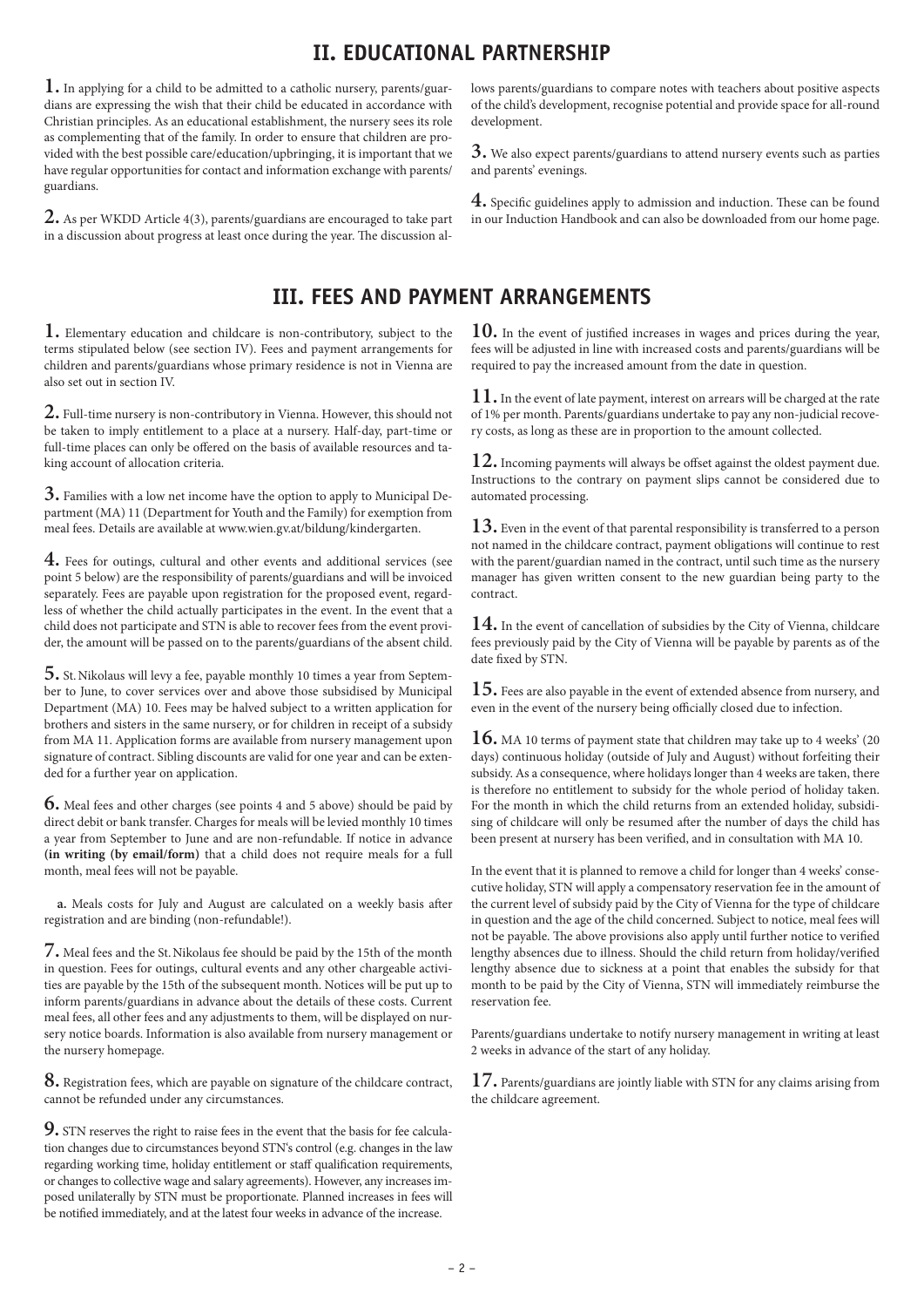#### **IV. MUNICIPAL DEPARTMENT 10 SUBSIDY**

Subsidised childcare places are governed by City of Vienna funding guidelines. See general funding guidelines on "non-contributory nurseries" at www.wien. gv.at/bildung/kindergarten.

As long as the conditions for subsidy are complied with, childcare costs will be met by MA 10 as follows (as of January 2022):

|                                        | 0 to 3.5 years old   | 3.5 to 6 years old   |
|----------------------------------------|----------------------|----------------------|
| <b>Full day</b> (40 to 50 hours/week)  | EUR 268.55 (*635,44) | EUR 268.55 (*427,97) |
| <b>Part time</b> (26 to 39 hours/week) | EUR 268.55 (*635,44) | EUR 194.58 (*354,00) |
| <b>Half day</b> (16 to 25 hours/week)  | EUR 268.55 (*635,44) | EUR 158.95 (*255,10) |
| *incl. basic contribution              |                      |                      |

The full subsidy amount consist of the basic contribution and childcare costs and will only be granted by MA 10 if a child is registered in the Vienna nurseries database (MA 10 office) and the allocated child customer number is forwarded immediately to nursery management. If a child customer number is not applied for, and/or the nursery management is not informed of it, the full current subsidy amount shall be payable (as of January 2022):

| <b>Full day</b> (40 to 50 hours/week)<br>EUR 427,97<br>EUR 635,44<br><b>Part time</b> (26 to 39 hours/week)<br>EUR 354,00<br>EUR 635,44<br><b>Half day</b> (16 to 25 hours/week)<br>EUR 255,10<br>EUR 635,44 |  |
|--------------------------------------------------------------------------------------------------------------------------------------------------------------------------------------------------------------|--|

MA 10 will also only subsidise childcare fees if a child and **at least one of its guardians have their primary residence in Vienna (with effect from the first day of the month).** Should this not be the case, childcare costs payable will be (as of January 2022):

|                                        | 0 to 3.5 years old | 3.5 to 6 years old |
|----------------------------------------|--------------------|--------------------|
| <b>Full day</b> (40 to 50 hours/week)  | EUR 268,55         | EUR 268,55         |
| <b>Part time</b> (26 to 39 hours/week) | EUR 268,55         | EUR 194,58         |
| <b>Half day</b> (16 to 25 hours/week)  | EUR 268,55         | EUR 158,95         |

The City of Vienna may unilaterally amend or adapt funding guidelines or subsidy amounts.

Should subsidy amounts change in any way, the relevant fees will be displayed on notice boards in the nursery concerned and on its homepage. Current subsidy amounts can be found at www.wien.gv.at/bildung/kindergarten.

# **V. OPENING TIMES/CLOSING DAYS**

**1.** Opening times for STN nurseries can be found in the childcare contract for the relevant nursery and on its homepage.

**2.** By signing a contract, parents/guardians agree to ensure their child attends regularly, as envisaged by the type of care chosen.

**3.** Any absence (either planned or unforeseen, e.g. due to illness) should be notified to the nursery in advance of the time the child would normally be expected to arrive.

**4.** Children must be collected at the latest by the end of the agreed session by a parent/guardian or an authorised person. If the parents/guardians or the authorised person are delayed, they should telephone the nursery manager as quickly as possible. Should a delay lead to childcare being provided outside of the hours agreed, charges will be imposed as appropriate.

**5.** Our nurseries are closed for a maximum of 25 days in addition to public and religious holidays. No childcare is available at your nursery on these days. The days when individual nurseries are closed are set by nursery management. Notices in nurseries will inform parents/guardians in good time of when nurseries will be closed. Where there is an urgent need, it will in principle be possible to offer childcare at another STN nursery (with the exception of 24th December to 1st January and Good Friday). In this case, parents/guardians should inform the nursery manager of such need in good time and where applicable provide evidence (e.g. proof of employment). There is no legal right to a nursery place at an alternative STN nursery when your regular nursery is closed.

**6.** On the Friday after Easter all groups will finish at 1pm (teacher training).

### **VI. TYPES OF CHILDCARE**

**1.** STN provides childcare as shown below:

**a.** Full day: min. 40 max. 50 hours/week

- **b.** Part time: min. 26 max. 39 hours/week
- **c.** Half day: min. 16 max. 25 hours/week

Early-morning and late afternoon childcare are available before 8am and after 4pm, particularly for children where both parents/guardians are in employment.

**2.** It is possible to switch from one to another type of childcare by application to nursery management. Changes to childcare hours depend on resource constraints; there is no automatic right to switch.

**3.** Admission (first visit) to nursery must take place on the day identified in the childcare contract. Admission at another time may be possible by prior arrangement with the nursery manager, for instance for the purposes of staged induction.

**4.** For pedagogical reasons each child should take a minimum of four weeks' "holiday from nursery" per year; this should be taken in whole weeks (either as individual weeks or as several weeks together). Each holiday should be notified in advance to the teacher in charge of the child's group. Absences due to illness do not count as holiday.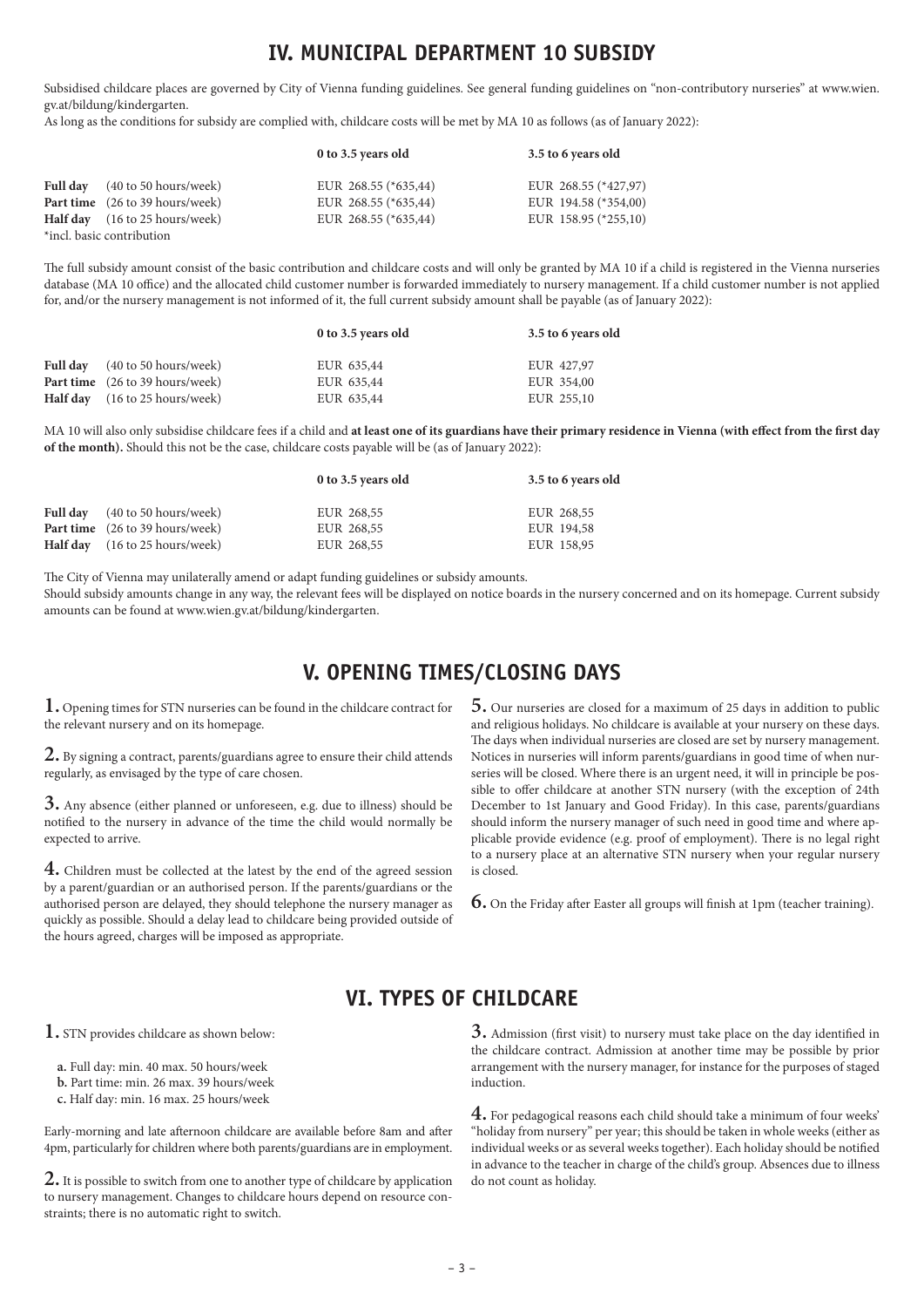#### **VII. DUTY OF SUPERVISION**

The duty of supervision begins when children are personally handed over to an employee of the nursery. It ends when children are handed back by the employee to a parent or guardian or to an individual authorised by the parent/ guardian (see section VIII).

A duty of supervision also exists outside of the nursery premises, for as long as the children are in the care of a teacher or assistant. The duty of supervision does not pertain where a child is accompanied by a parent/guardian or another authorised person.

## **VIII. INDIVIDUALS AUTHORISED TO COLLECT CHILDREN**

**1.** Parents/guardians are the primary individuals authorised to collect their children.

**2.** Parents/guardians may authorise one or more other people in writing to collect their child from nursery.

**a.** Such individuals must be at least 15 years old and be mentally and physically competent to look after the child.

**b.** If authorisation in writing has not already been provided to nursery management for an individual to collect a child, written confirmation must be provided to nursery staff, to authorise that individual to do so. In the event that the individual is not known personally to staff, they will be required to provide proof of identity.

**c.** Should there be any doubt about authorisation or about the physical or mental competence of the individual collecting a child, the duty of care of nursery staff obliges them to refuse to hand over the child. They will immediately inform the child's parents/guardians, if necessary.

**d.** Where there is joint custody of a child, written authorisation from one parent will suffice. However, should the wishes of parents/guardians with joint custody be in conflict, STN may insist on the provision of a joint declaration of intent.

**3.** Unacceptable behaviour by a parent/guardian or authorised individual towards nursery staff may lead to nursery management issuing a verbal or written ban on entering the building.

# **IX. ILLNESS OR SUSPECTED ILLNESS OF A CHILD**

**1.** Children with infectious or other illnesses, whose state of health could compromise other children or put them at risk, are not allowed to attend nursery. The same applies to children affected by nits or lice.

**2.** If a child contracts an infectious illness, the nursery manager should be notified as soon as possible.

**3.** Paragraphs 1 and 2 above also apply in cases where infection or infestation is suspected.

**4.** Proof of recovery from infectious illness must be provided as required by the nursery, in the form of a doctor's certificate. In the case of nit and louse infestations, confirmation is required from the district health authorities that the child is free of infestation. The child may only return to nursery after such confirmation has been provided.

**5.** Medicines (e.g. cough mixture, antibiotics, homeopathic remedies etc.) are not administered by nursery staff.

**6.** For children with chronic illnesses, the necessary arrangements should be agreed in consultation with nursery managers and the child's doctor. The doctor and nursery management should decide together whether the child's specific requirements can be met by the staff. If this is not possible, a chronically ill child may not be admitted to nursery.

# **X. TERMINATION OF CHILDCARE CONTRACT**

#### **1.**

**a.** The childcare contract shall terminate on 31st August of the nursery year in which school attendance becomes compulsory, without the need for a separate declaration or any other action to be taken by either party.

**b.** The childcare contract shall terminate at the end of the nursery year on 31st August (limited to 1 year), without the need for a separate declaration or any other action to be taken by either party. In the case of fixed-term contracts, Children who have attended the nursery in the preceding year and are not yet of school age will be given priority.

**2.** The child's first month of attendance shall be on a probationary basis. During this time, the childcare contract may be terminated with immediate effect either by the nursery management or by the parents/guardians. The probationary month applies solely for first time contracts, but separately for each individual child. Where a child changes groups, the probation provision shall not apply. Should the contract be terminated in the course of the probationary month, the costs set out in the contract shall be payable in full in respect of that month, with the exception of meal fees, which will be calculated on a weekly basis.

**3.** Parties entering into contracts with STN shall have the right to cancel the contract up until the start of the contract. In the event that written notice is received by STN one month before the start of the contract, cancellation shall not give rise to any costs. (For example, a contract starting on 1st September may be cancelled at any time until 31st July by giving notice in writing that arrives at the nursery by 31st July). In the event that notice is given later than this, the contracting parties shall be required to pay overall compensation at the rate of the subsidy currently paid by the City of Vienna for the type of childcare in question and the age of the child concerned. This provision applies to all first time contracts.

**4.** Both contracting parties have the right to terminate the childcare contract in writing on the last day of a month without giving reasons, subject to one month's notice. If a child stops attending nursery in the course of the notice period (from the first working day of the month in question) attendance fees shall be payable at the rate of the current subsidy from the City of Vienna for the type of childcare in question and the age of the child.

**5.** Nursery management may also terminate the childcare contract with immediate effect if there is exceptionally good cause to do so, and exclude the child from further attendance. In this event, parents/guardians shall be obliged to pay fees only until the end of the month during which the child was excluded.

Examples of good cause within the meaning of this provision include amongst others:

**a.** the need to consider the interests/health of other children, if there are serious grounds for believing that the presence of the child will be detrimental to the other children or to the nursery,